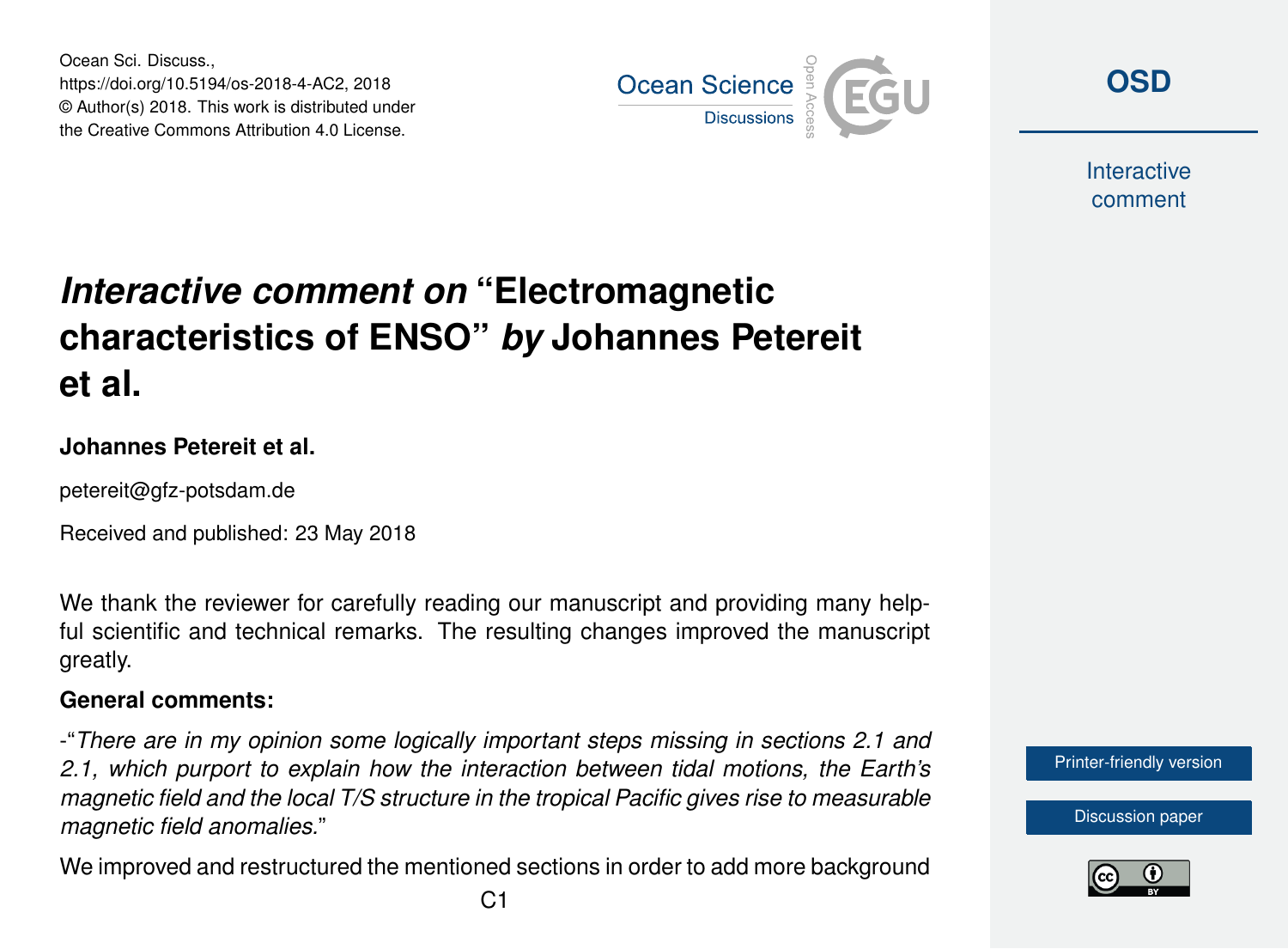on EMOTS and to clarify the link between the induced electrical current and the resulting electromagnetic signals. Also, we tried to focus on the advantage of the strict periodicity and the consequent detectability which distinguishes the oceanic tidally-induced signals from signals induced through other oceanic processes.

-"*Firstly, is there a fundamental limit to the smallest measurable magnetic signal in the ocean? How large is the effect of internal waves and other small-scale oceanic motions on the magnetic anomaly, compared with that due to the predictable tidal signal? Are there any foresee- able improvements in technology that would reduce the SNR to enable these signals to be detected?*"

In order to address this important issue, we discussed the theoretical measurability and recent advances in the magnetometer technology in section 3.1. We think that the added context will help to clearly classify the presented model study as currently impracticable but with possible future applications.

-"*Secondly, ... Are there any real advantages of the technique discussed in this paper over conventional monitoring of standard hydrographic fields (e.g. the TAO/TRITON array)?*"

Given the current situation of not being measurable, we refrain from an in-depth discussion of this issue in the paper. However, we addressed this issue briefly in the introduction.

The oceanic tidally-induced magnetic fields, detectable in Swarm observations, are able to provide information of the ocean from sea surface to ocean bottom and have therefore several applications appart from detecting ENSO. We believe that the presented study, if applicable in the future, would be a complementary technology to the existing techniques.

#### **Specific Comments:**

We included all specific comments proposed by the rewiever. In the following, we

**[OSD](https://www.ocean-sci-discuss.net/)**

**Interactive** comment

[Printer-friendly version](https://www.ocean-sci-discuss.net/os-2018-4/os-2018-4-AC2-print.pdf)

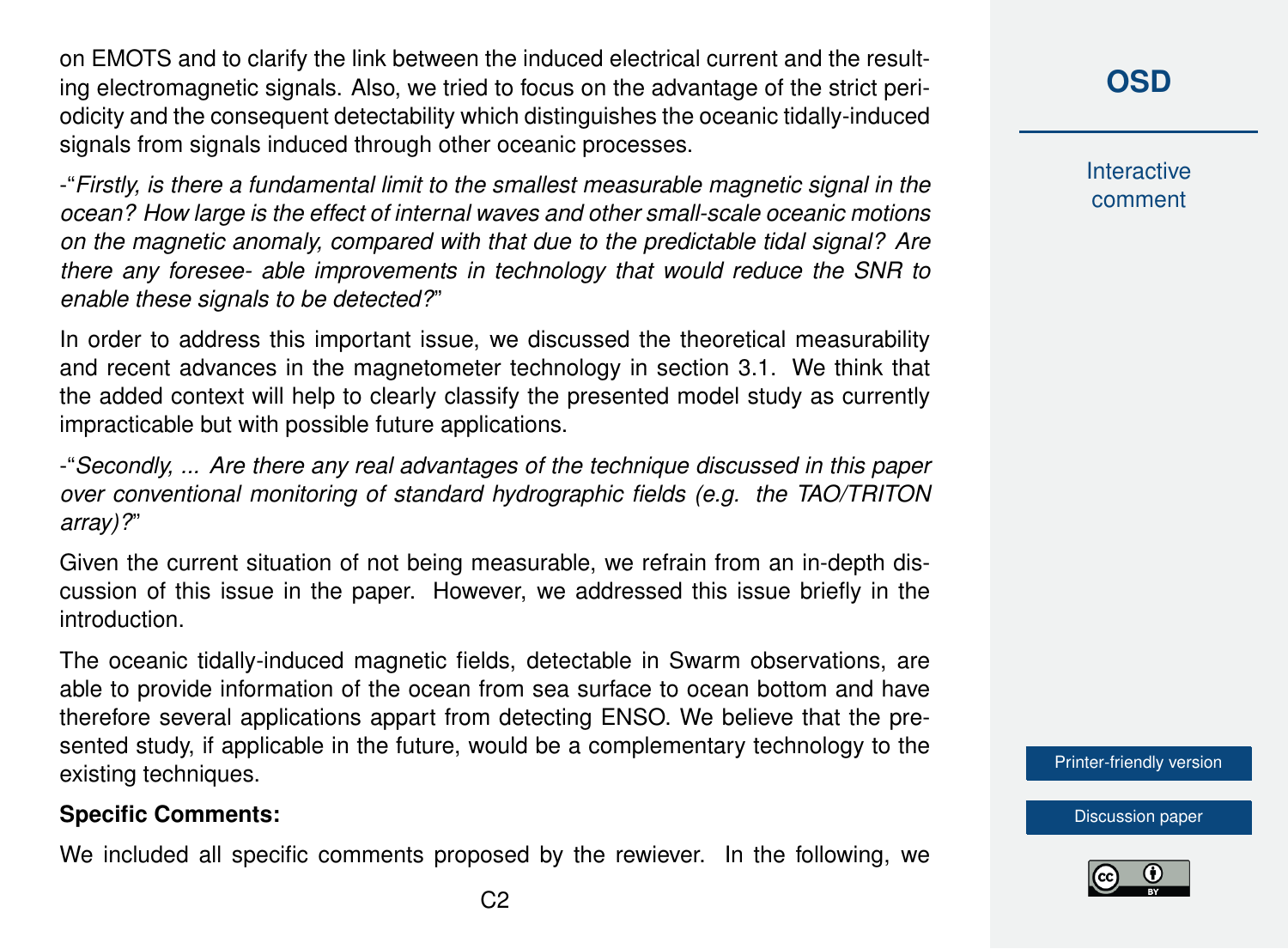C3

respond specifically to the issues related to substantial manuscript adoptions in section 2.2, 3.1, 3.2 and 4.

## 2.2 EMOTS

 $-$  *Perhaps,... there doesn't seem to be a clear link between the induced currents*  $j_{M2}$ *in the previous section and the measurable resulting magnetic field...*

-"*Also, are the EMOTS measurable in the magnetic or electric field? ... this is not stated explicitly here.*"

We implemented necessary changes to answer these questions. Also, we addressed this issue in our answer to the general comments (please see above).

-"*Finally, I think this would be a suitable place for an error analysis of the predicted signals. ...how large is the contibution of the other, more stochastic flow components ... relative to the tidal signal?*"

This is a very interesting question. More stochastic components have the disadvantage of not having a distinct frequency which would allow a straightforward extraction from magnetometer observations. Therefore, their induced magnetic field may not be detectable directly. Their indirect effect on the T/S structure and the resulting conductivity on the other side may be detectable through variations of EMOTS. Their contribution can be expected to be in the same order of relative conductance changes in the water column. Given the ratio between ocean depth and total change in conductivity, the resulting effect onto the conductance (integrated conductivity) and therefore the EMOTS may be minute.

We addressed this issue briefly in the updated manuscript.

-"*What magnitude of variability of local geomagnetic field?*"

The influence of the secular variation onto the EMOTS has not been investigated so far. Previous studies have neglected this effect even on longer time-scales under the **[OSD](https://www.ocean-sci-discuss.net/)**

**Interactive** comment

[Printer-friendly version](https://www.ocean-sci-discuss.net/os-2018-4/os-2018-4-AC2-print.pdf)